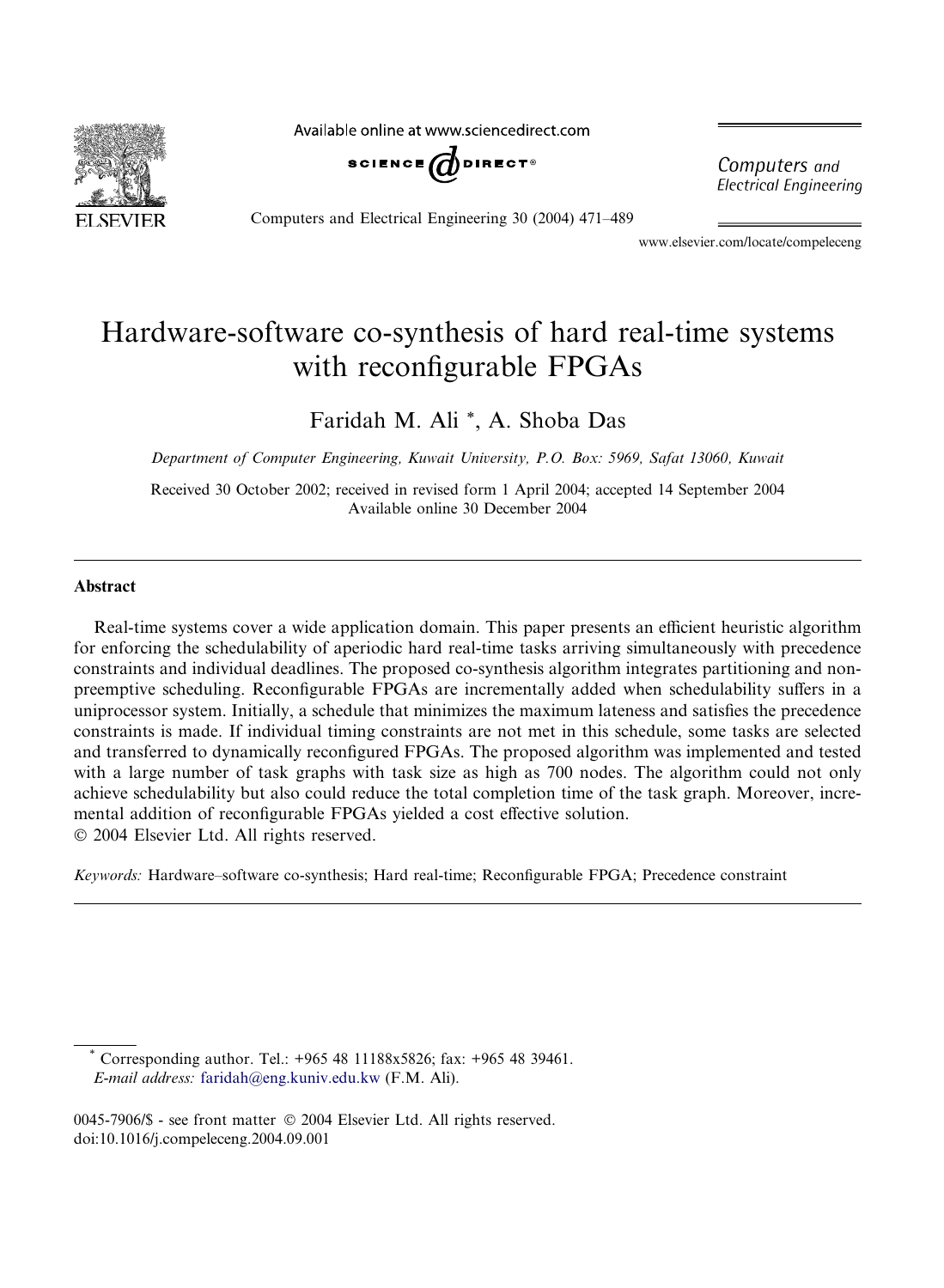#### 1. Introduction

Hard real-time systems are characterized by strict constraints on task completion time, referred to as deadline. In such systems, which are found in flight control, telecom, defense control, nuclear power plants, automotive electronics and process control etc., missing the deadline may lead to catastrophic sequences. If software implementation of the tasks cannot fulfill the timing requirement of the real-time system, concurrent execution of part of the tasks by hardware components can be used to remedy this problem.

An embedded system is composed of hardware (HW) and software (SW) computing components executing concurrently and cooperatively in order to benefit from the strength of each technology. The software component consists of one or more general purpose programmable processors, while the Field Programmable Gate Arrays (FPGAs) or the Application Specific Integrated Circuits (ASICs) are the hardware components. In the last decade, a systematic system design approach referred to as HW/SW co-design has been receiving a great attention in the research community. It is only recently that some attention has been given to the co-design of embedded real-time systems [\[3,8,9\].](#page--1-0) Moreover, timing constraints are well defined in real-time systems which make them more suitable for HW/SW co-design.

The co-design process includes three main activities, namely, (1) allocation of appropriate electronic components such as processors, FPGAs/ASICs, buses, memory etc., (2) partitioning the task set to be implemented among software and hardware component, and (3) scheduling the tasks on the electronic components [\[1,2\].](#page--1-0) Due to recent improvements which contributed to lower prices, higher gate counts and reconfiguration speed, embedded systems with dynamically reconfigurable FPGAs have become a reality, which provides a great deal of functional flexibility and execution speed [\[12\].](#page--1-0) Most of the existing approaches perform partitioning and scheduling in two separate steps. The tasks are first partitioned and then scheduling is performed to check the feasibility and the performance of the system. Integer programming, greedy heuristics and graph partitioning have been used to solve the partitioning problem in single CPU systems [\[3–6\]](#page--1-0).

In the last few years, developing an integrated approach which combines scheduling and partitioning became an active area of research [\[7–9,16,18,19\]](#page--1-0). In this approach, tasks are initially assumed to be implemented in software and then selected tasks are moved from software to hardware until the specified constraints are met. The scheduling algorithms which determine the order in which the tasks are executed are classified based on the assumptions made on the system and on the tasks. Liu and Wong [\[7\]](#page--1-0) used the integrated approach for partitioning and scheduling tasks with precedence constraint and uniform execution time. Two homogeneous CPUs and  $k$  hardware components were used to achieve reduction in completion time and hardware cost. Shin and Chico [\[9\]](#page--1-0) reduced the execution time of tasks by assigning part or whole of the task from software to a coprocessor which is a hardware implementation of code segments of tasks. For optimal partitioning and comparing different target architectures, schedulability measurement was used as the criteria by Axelsson [\[8\]](#page--1-0). In both approaches [\[8,9\],](#page--1-0) initial scheduling in software is done by rate monotonic scheduling algorithm, which is optimal for the class of tasks which are independent and periodic, where task dependency is not a criterion.

HW/SW co-synthesis with FPGAs as the hardware component has been gaining attention of researchers [\[11,13,18,19\]](#page--1-0). Dick and Jha [\[13\]](#page--1-0) introduced dynamically configurable FPGAs for HW/SW co-synthesis with an overall objective of achieving low cost systems. Jeong et al. [\[11\],](#page--1-0)